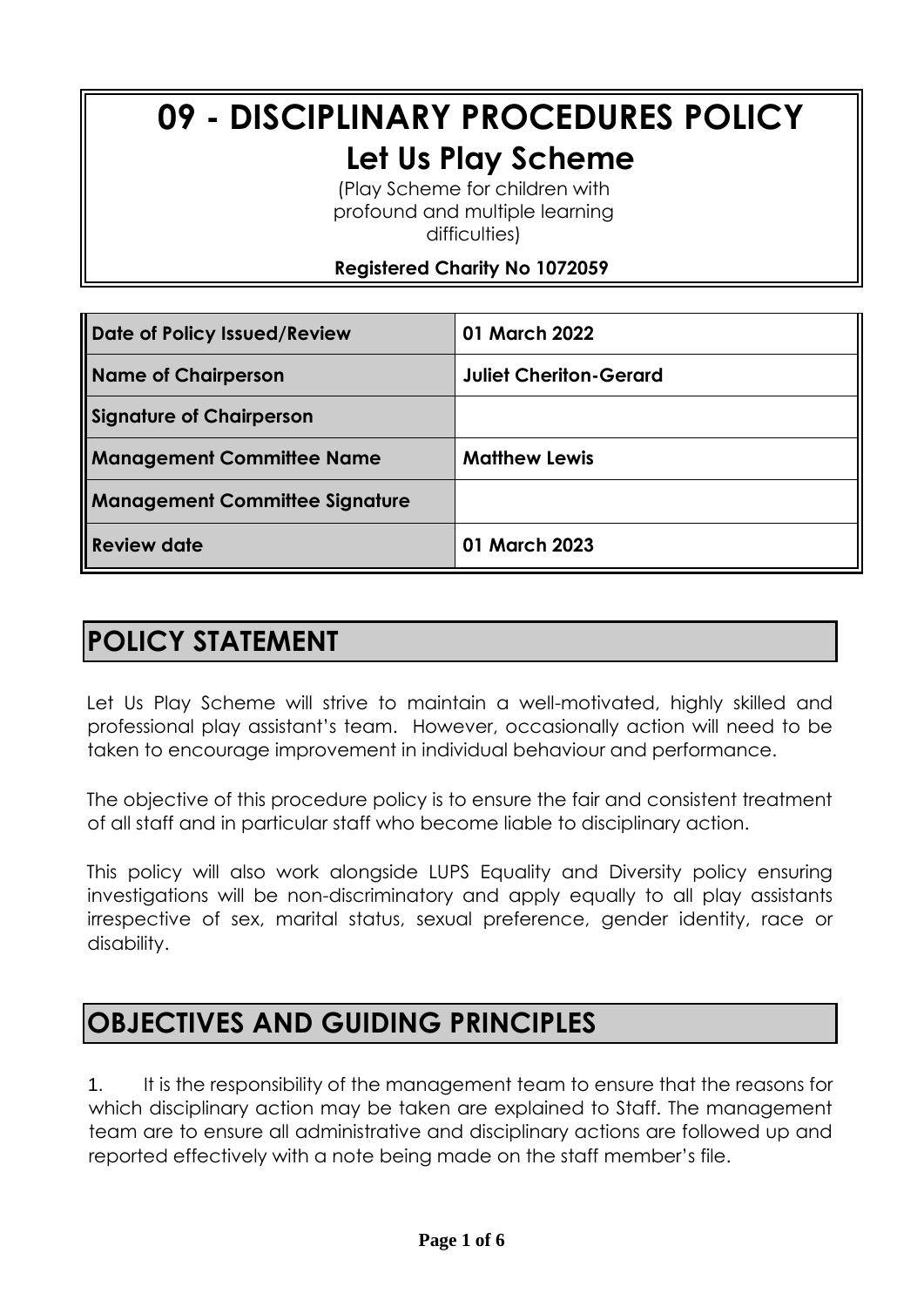2. A member of Staff will be given the opportunity to state their case and has the right to have a fellow member of staff or representative present at any disciplinary hearing.

3. No disciplinary action will be taken until the matter has been fully investigated. The member of staff may, however, be suspended with pay pending investigation if it is considered necessary.

4. Play assistant will not be dismissed for a first breach of discipline except in the case of gross misconduct (see below). However, as a casual employer of staff, it is at the Management team's discretion as to whether they deem it inappropriate to invite a member of staff to future playscheme should it be felt the disciplinary offence is of a severe enough nature to cause concern. The Management team's decision will be final.

### **THE PROCEDURE**

Certain issues may initially be tackled by holding an informal counselling interview and may not necessitate formal disciplinary action within the procedure. In such cases a note will be placed on the individual's file noting that such an interview has taken place. More serious cases of misconduct or issues concerning capability to perform within job roles will be dealt with in the following manner:

**Stage 1:** In the first instance the member of staff concerned will be given a *verbal warning*. This warning will be recorded and a copy maintained in the staff member's personnel file.

**Stage 2:** If further action becomes necessary, a *written warning* will be given. This warning will be recorded and a copy maintained in the staff member's personnel file.

**Stage 3:** If the staff member continues to fail to meet the required standards, a *final written warning* will be issued indicating that further behaviour of a similar nature within an 24-month period could result in dismissal.

**Stage 4:** In the event of continued failure to meet the required standards, the staff member will be dismissed and verbal notice of termination of employment will be given. This procedure may be implemented at any stage dependent on the offence committed by the employee. As a casual employer LUPS does not have to invite the member of staff back for future play schemes.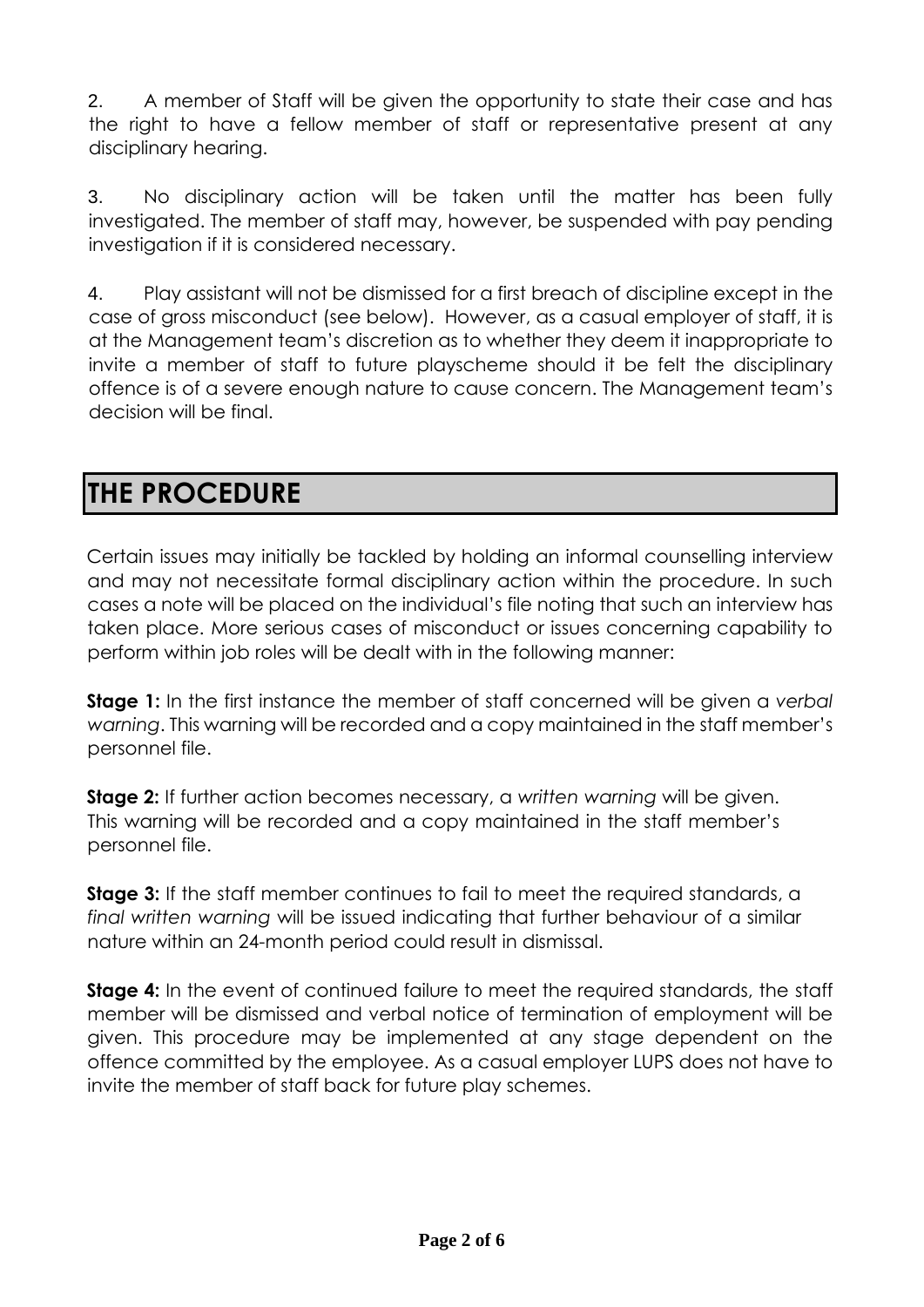## **LEVELS OF AUTHORITY**

Play Leaders have the authority to suspend a member of Staff pending investigation. Only the Senior Management team (Chairperson, Playscheme Manager, and Deputy Playscheme Manager) have the authority to dismiss a member of Staff.

# **GROSS MISCONDUCT**

In the case of gross misconduct, the LUPS Management team reserves the right to dismiss a member of staff without notice (or payment in lieu of notice) if, after investigation and consideration of any mitigating circumstances, the management team are satisfied that there is sufficient justification for so doing. Appendix A sets out some actions and activities that would constitute gross misconduct.

## **DURATION OF WARNINGS**

Under normal circumstances, warnings will be valid for the following periods of time, although these may vary according to the nature of the occurrence and may therefore be determined by mutual agreement at the time of issue.

Verbal Warning: 12 months First Written Warning: 18 months Final Written Warning: 24 months

On expiry, warnings will be disregarded for future disciplinary purposes but not destroyed. They will remain in the main personnel file of the staff member concerned.

## **APPEALS**

A member of staff has the right to appeal against disciplinary action. Such an appeal should be made in writing to the next level of management not previously involved (where possible); detailed reasons for the appeal must be given. If no appeal is made within 3 working days of disciplinary action being taken, then it will be assumed that the employee accepts the decision.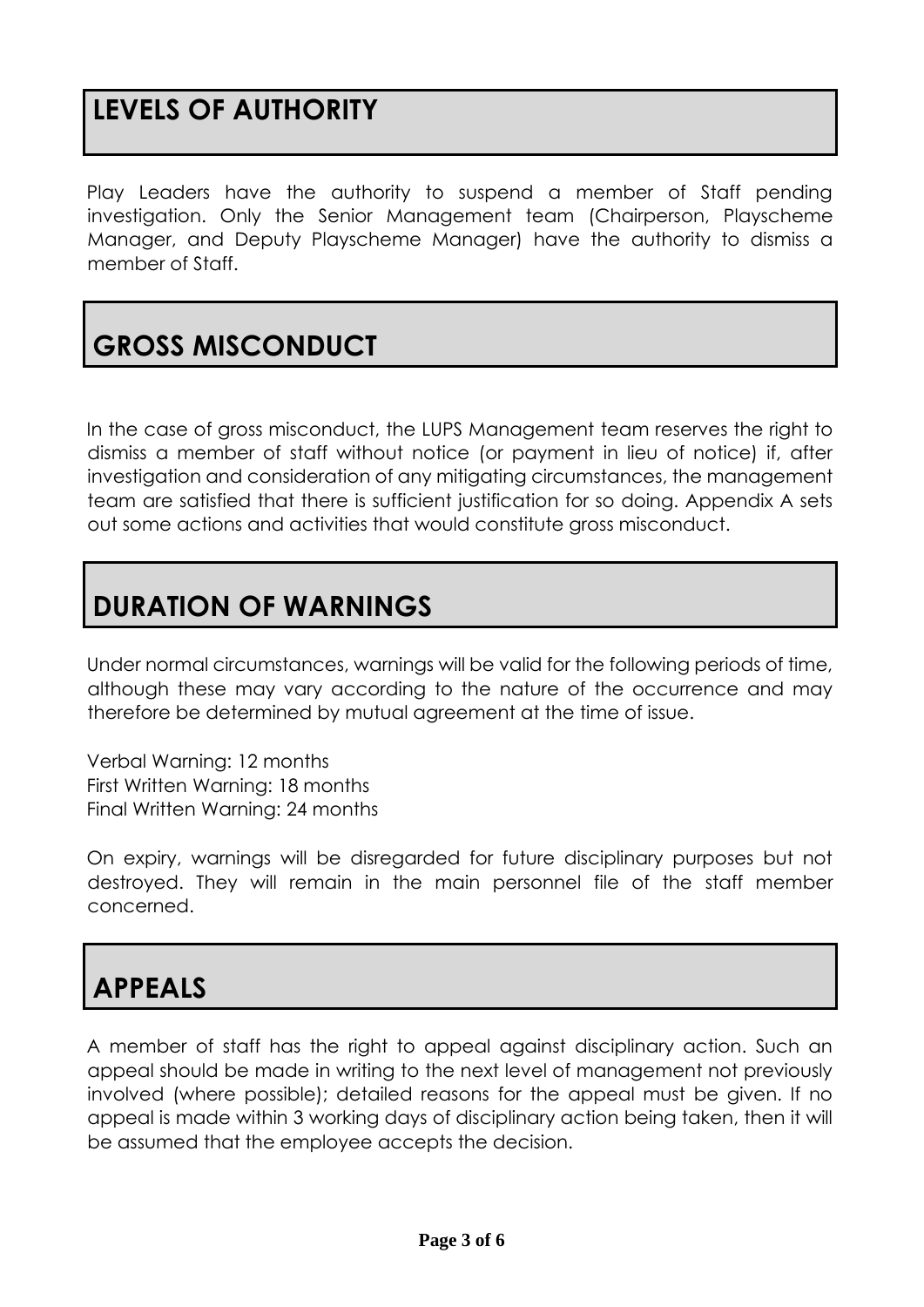#### APPENDIX A - GROSS MISCONDUCT

#### **APPENDIX A**

#### **GROSS MISCONDUCT**

Certain types of behaviour are regarded as constituting gross misconduct, which following investigation could lead to summary (instant) dismissal from employment*.*  During any investigation management reserves the right to suspend with pay*.* If an individual is dismissed for gross misconduct then such a dismissal will be without notice or payment in respect of arrears of contractual holiday pay.

Examples of what would constitute a gross misconduct offence include:*-*

- Theft or the unauthorised possession of property belonging to LUPS, its staff, children/ young people attending, or the site hosting the playscheme.
- Assault on any member of staff or persons associated with LUPS.
- Breach of confidence i.e. the divulging of confidential information relating to LUPS, its staff or children/young people attending, or information about children/young people attending the site hosting the playscheme.
- Dishonesty, including the use of any funds, expenses or allowances for any other purpose than that for which they have been delegated by LUPS.
- Being under the influence of drugs or alcohol whilst on duty.
- Serious or persistent breaches of safety rules.
- Fraud including falsification of work records and expense claims.
- Signing / Clocking in or out for another member of staff.
- Physical assault or abuse towards a child/ young person or another member of staff e.g. hitting a child in chastisement or harsh disciplinary actions.
- Discrimination in any way against a person on the grounds of colour, religion, ethnic or National origin, sex or gender identity, or marital status e.g. any behaviour which could constitute a breach of Race Relations and Sex Discrimination legislation.

- Flagrant failure to follow LUPS documentary systems and procedures. Further behaviour that could constitute gross misconduct is not limited by the above list.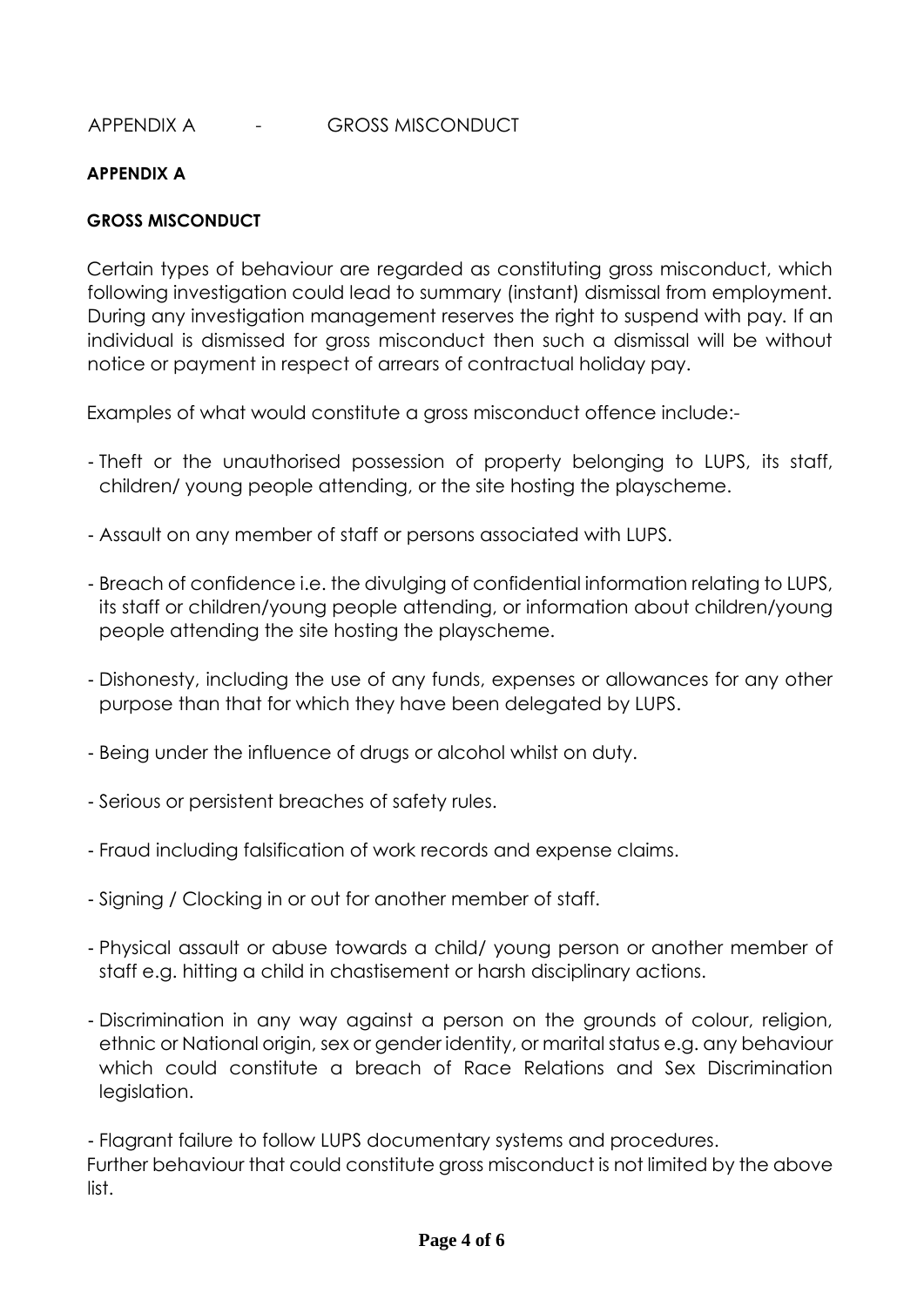#### APPENDIX B - GENERAL RULES, TIMEKEEPING & ATTENDANCE

#### **APPENDIX B**

#### **GENERAL RULES**

There are also general rules concerning conduct at work or working practices which staff are requested to observe. In certain cases, failure to adhere to a particular rule may result in disciplinary action being taken within LUPS's disciplinary procedure. These rules are reproduced below.

All members of staff are expected to exercise reasonable care, skill and application at work and are expected to achieve and maintain standards of quality of work as required by management.

- Good relations with the families attending playscheme, and the general public are of vital importance. All staff should adopt a helpful, considerate and co-operative attitude to our families and the public.

Whilst at work staff are expected to carry out any reasonable and lawful instruction from their line managers.

- Staff are expected to flexibly respond to management requests to undertake duties outside of their normal job specification.

Staff are expected to undertake any training as required by management. On occasion this may involve attending training courses.

- Amendments to address, next of kin and contact details must be notified immediately to management for personnel and health and safety record purposes.

During working hours, you must devote your whole time and attention to LUPS and should not undertake any activities that may interfere with the proper performance of your duties with the play scheme.

- On leaving LUPS you shall not for a period of 3 months solicit or entice away any client or company who was, within the period of 3 months prior to the termination of your employment, a customer of the play scheme provided that this restriction shall only apply to customers with whom you have had personal dealings. This clause only restricts your action where such action could be construed as likely to cause financial loss, loss of credibility or damage to the business of LUPS.

The use of abusive language that offends other staff and attending families will not be tolerated and will result in disciplinary action.